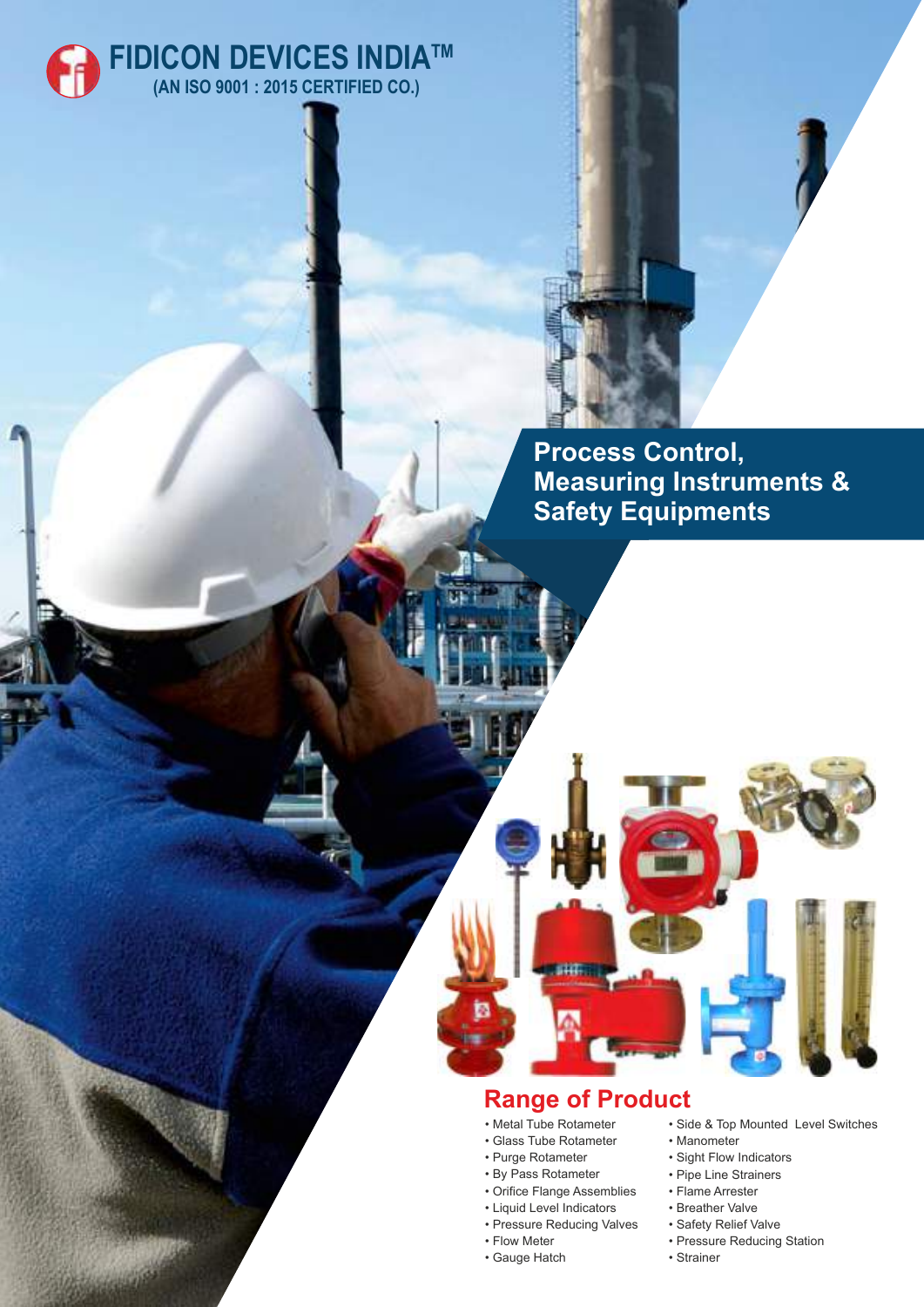



#### **ABOUT US**

Fidicon Devices India Firmly Believes In Setting New Standards Of Quality And Perfection And Is Thus Engaged In The Manufacturing And Export Of Process Equipments & Measuring Instruments.



Such As Rotameter, Level Indicator, Float Switches, Level Switches, Manometers, Sight Flow Manometer, Sight Flow Indicators, Pipe Line Strainer, Flame Arrester, Breather Valve, Hatches Etc. Holding Valuable Experience Of More Than Seventeen Years Company Has Become Synonymous With High Quality Products, Which Are Always Delivered On Time. From The Time Of It's Inception The Company Has Been Involved In Developing Instruments that Exhibit Flawless Performance.

Our Products Such As Rotameter, Metal Tube Rotameter, Glass Tube Rotameter, Level Indicator, Flame Arrester, Inofline Flame Arrestor, Endofline Flame Arrester, Drumvent Flame Arrestor, Breather Valve, Safety Relief Valve, Pressure Relief Valve, Back Pressure Relief Valves, Hatches, Gauge Hatches, Lock Down Hatches & Manometer Are Known Firstly For Their Superb Performance And Also For Elegant Looks, Reliability And Best Competitive Prices.

With our Commitment To Deliver Quality Goods That Have No Match In The Market We Have Been Able To Make AMark of our own.

## **OUR QUALITY**

We are highly committed towards maintenance of stringent quality measures and our products are clearly reflect this fact. There is constant upgradation of our equipment and procedures so that we successfully maintain our leadership role in all the services delivered by us. The main reason behind implementation of strict quality norms are to minimize or in fact reduce the flaws during the manufacturing processes.





## **VISION AND MISSION**

It is driven by their obsession of Quality and Technology at all level of their operations and has been inspired by Satisfied Customers. We sincerely believe that Quality and Technology can be achieved and acquired through fairness, honesty and integrity in our dealing.

## **FACILITIES**

There are many factors that have made us an undisputed leader of quality and perfection and this has been possible owing to some measures and facilities that are followed and possessed by us. They are, like, We have a team of highly dedicated and committed professionals who design our instruments with much precision. The in house design and development facilities compliment the talent of the engineers to manufacture innovative and technologically advanced instruments.

All the instruments such as Rotameter, level Indicator, float switches, Level switches, manometers, sight flow manometer,

sight flow indicators, pipe line strainer, Flame arrester, breather valve, metal tube rotameter, glass tube rotameter, level Indicator, Flame arrester, inofline flame arrestor, endofline flame arrester, drumvent flame arrestor, breather valve, safety relief valve, pressure relief valve, back pressure relief valves, hatches, gauge hatches, lock down hatches & manometer are manufactured under the strict eye of quality managers who leave no stone unturned to deliver the highest levels of quality products. Our products are also rugged, reliable and are field proven for a better and long lasting performance.



#### **OUR PATRONS**

On the basis of business ethics and social responsibility, we move ahead to serve our customers. Libratherm has a strong patronage of organizations that are good connoisseurs of our products and services.

**Certificates** 

 ISO 9001 2015 (QMS) ISO 18000 (OHSAS) CE MARK

 CIMFR ISO 1685:2008 ATEX 94/9/CE + 2014/34EU PESO / CCOE / IBR

 API STD. EN STD. IS STD QA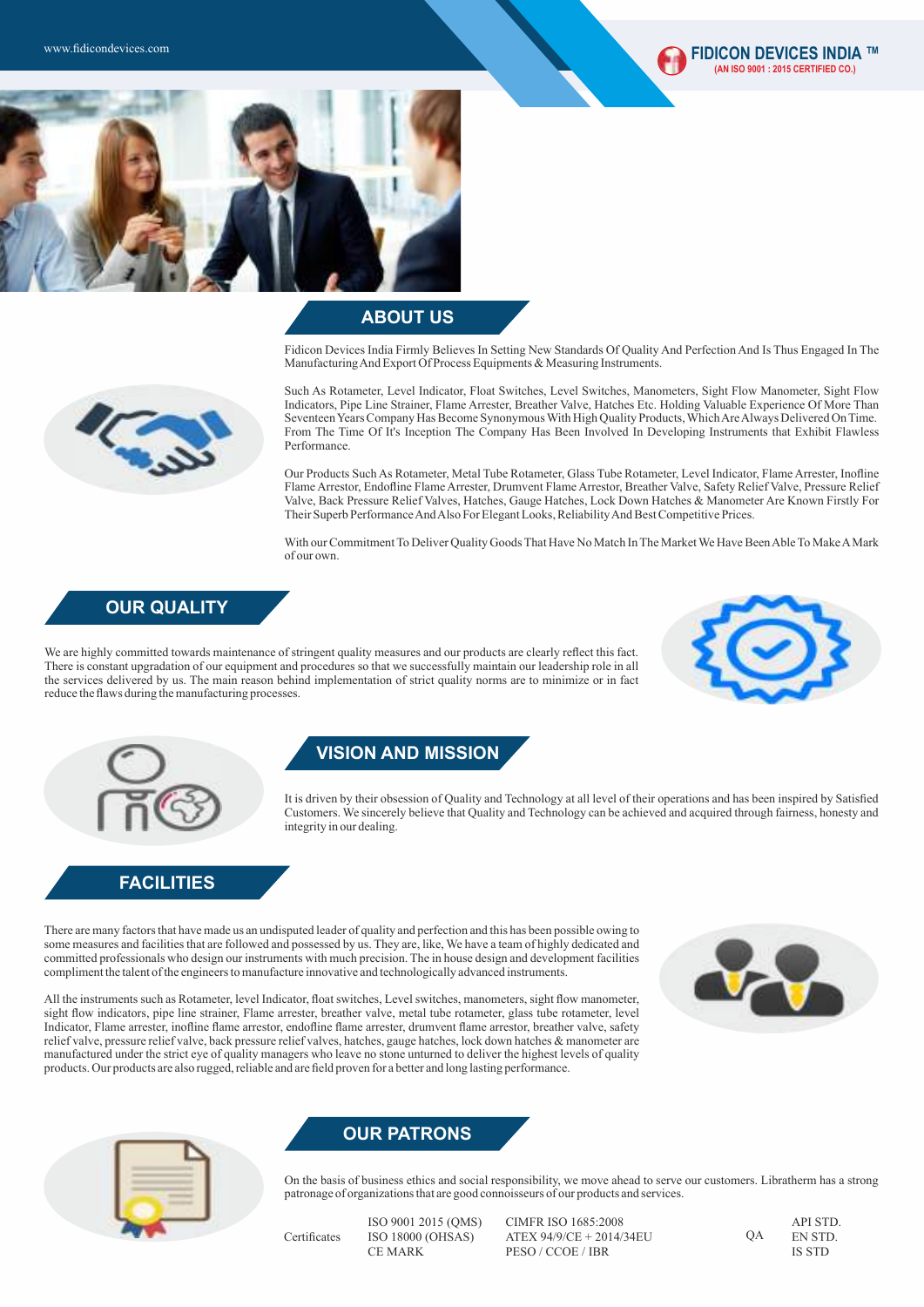### **METAL TUBE ROTAMETER (MODEL NO. FDI - MTR - 201)**



Suitable For Measuring Flow Rate for Translucent Opaque Liquid, Gases Under High Temp. & Pressure **Material of Const.:** S.S.304 / S.S.316 / PP / PVC Teflon Lined / Hestelloy **Line Size:** 15mm NB to 200mm NB **Flow Range:** 0 to 100,000 LPH of water at ambient temp. 0 to 3500 NM<sup>3</sup>/Hr off air at NPT **Accuracy:** ±1.5 % full scale reading **Accessories:** Steam Jacketing High & Low Flow Alarms

## **LOW FLOW ROTAMETER (MODEL NO. FDI - LFR - 203)**



Suitable for Measurement of low flow rate of liquid or gases.

**Fittings:** Top / Bottom / Rear as per requirement in S.S screwed nozzle or hose pipe connection are offered on request

**Material of Const.:** Borosilicate glass tube fitted in S.S.304/ wetted parts S.S.316 & Acrylic Fabricated with clear & unbreakable Perspex plastic body, scales are directly engraved on tapered position

**Range:** Between 0.5 to 150 LPH of water of ambient temp 15 to 4000 LPH of air at NTP

**Accuracy:** ±1.5 % full scale reading

**Accessories:** Built in Needle valve D.P. Regulator High & Low Flow Alarms

## **GLASS TUBE ROTAMETER (MODEL NO. FDI - GTR - 202)**



Designed on variable area basis using tapered borosilicate glass tube pressure rating at 10kg/cm2 temp at 150°C. **Material of wetted part** C.S. / S.S.304 / S.S.316 / PP / PVC Teflon lined & Hestelloy **Line Size:** 15mm NB to 100mm NB **Flow Range:** 0 to 40,000 LPH of water

**Accuracy:** ±1.5 % full scale reading **Accessories:** Screwed / Flanged Hose – connection

## **BY PASS ROTAMETER (MODEL NO. FDI - BPR - 204)**



Suitable for high range of fluid in pipe line between 2" or above upto 600 mm NB. Where on line rotameter can't be used.

It consist of one orifice plate to be mounted in the pipe line between two flanges. One more integral orifice with two inlet  $\&$  outlet  $\&$  one by pass rotameter is provided to read, direct flow.

**Material of wetted part:** M.S / C.S. / S.S.304 / S.S.316 / PTFE lining **Orifice Range:** 25 to 10000M<sup>3</sup>/ HR of water **Accuracy:** ±1.5 % full scale reading **Accessories:** Isolation valve High & low flow alarms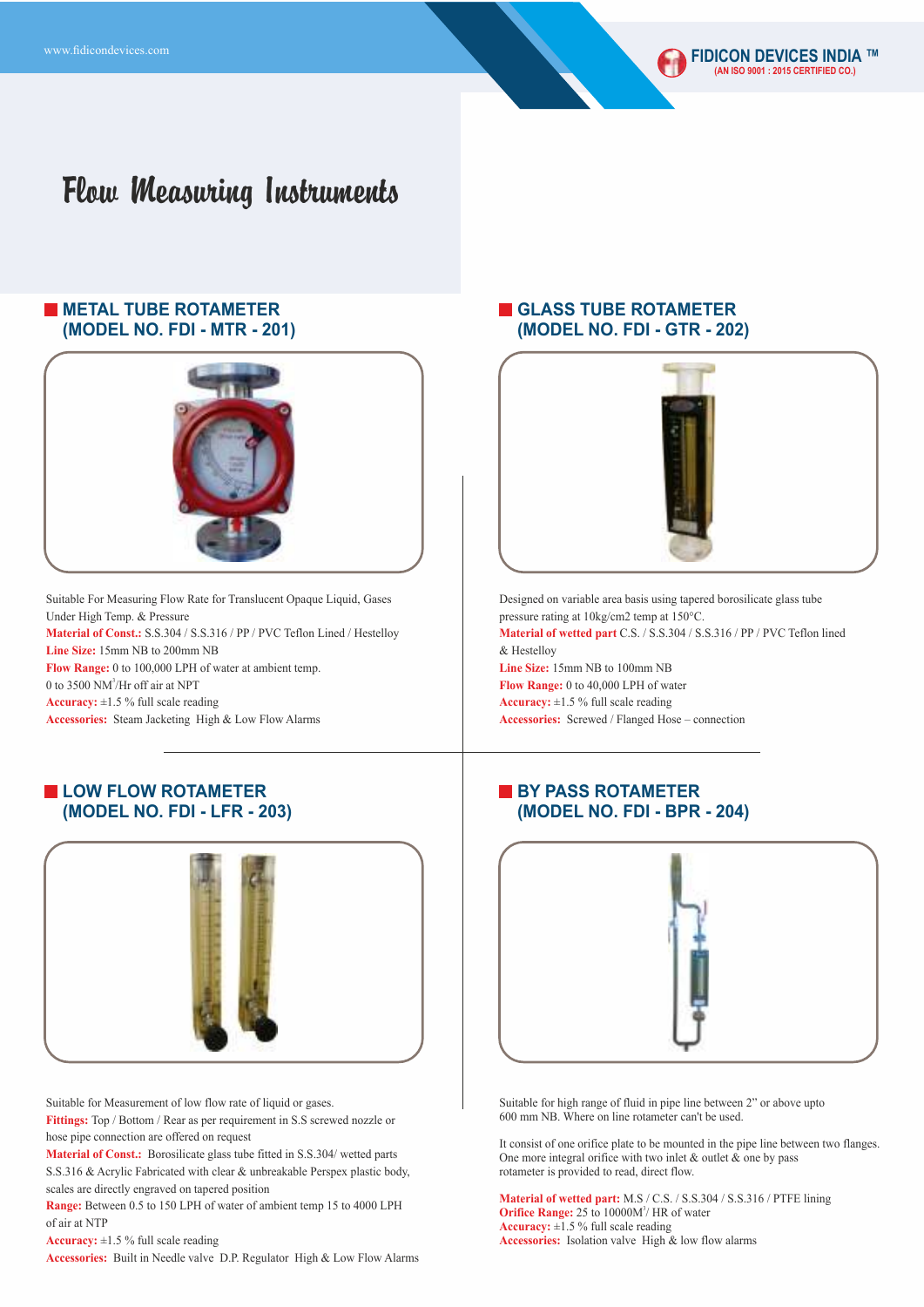

#### **ACRYLIC BODY ROTAMETER (MODEL NO. FDI - ABR - 205)**



It is an instrument used to measure instant flow rate of Liquids and Gases and are commonly used for flow measurement.<br>Temperature: Up to 65°C | Pressure: Up to 8kg/cm<sup>2</sup>

**Measuring Range:** 2.5 to 40000 LPH of Water Liquid 0.1 to 500 Nm<sup>3</sup>/Hr of Air/Gas NTP

**Line Size:** Up to 1" to 4" NB **| Accuracy**: ±1.5% of FSD **End Connection Material:** SS304 / 304L / SS316 / 316L /PTFE / Monel Hastelloy / PVC / PP

**Connection:** Flanged to ASA/BS/DIN Tri clover Standard Screwed to BSP / NPT (M/F)

#### **ORIFICE FLANGE ASSEMBLIES (MODEL NO. FDI - OFA - 206)**



Orifice Plate Designed as per BS Standards 1042 part 1964 on IS Standards, Flanged are available as per customer's specifications. **Line Size:** 1 /2" to 36" **| Accuracy:** +/- 1 % **Orifice Plate MOC:** SS 316 / SS 304 / Monel / HAST-C / PP / PVC / PTFE, Coated or Clad with PP / HDPE / PTFE **Flange MOC:** ASTM A1 05, ASTM A1 82 F304, ASTM A1 82 F316

### **VARIABLE AREA FLOWMETER (MODEL NO. FDI - VAFM - 209)**

Variable Area Flow Meters offered are suitable to be used for variable areas with fluid handling capacity from 0 to 100000 LPH These provide vital assistance in measuring flow by allowing flow stream to change opening within flow meter through moving of an internal part.

It comes with 4-20 mA Transmitter output with Totalizer. **Line Size:** 15mm NB to 200mm NB **| Accuracy:** ±1.5 % full scale reading

#### **SIGHT FLOW INDICATOR (DOUBLE WINDOW) (MODEL NO. FDI - DWSFI - 207)**



Suitable for Highly Pressure & Temp. This are all type mounted vertically & horizontally. Available in CI / CS / SS304 / SS316 / PTFE Pressure Rating: 10 to 50 kg / cm<sup>2</sup> **Temp.:** 300°C

**Available:** Steam Jacket & Non Steam Jacket

#### **FULL VIEW SIGHT GLASS (MODEL NO. FDI - FVSFI - 208)**



**Full View:** Suitable where max visibility is desirable and much strains in the pipe line are not present. These are all low pressure type mounted vertically, horizontally.

**Available:** CI / CS / SS304 / SS316 / P.P. Press:  $10 \text{kg} / \text{cm}^2$ 

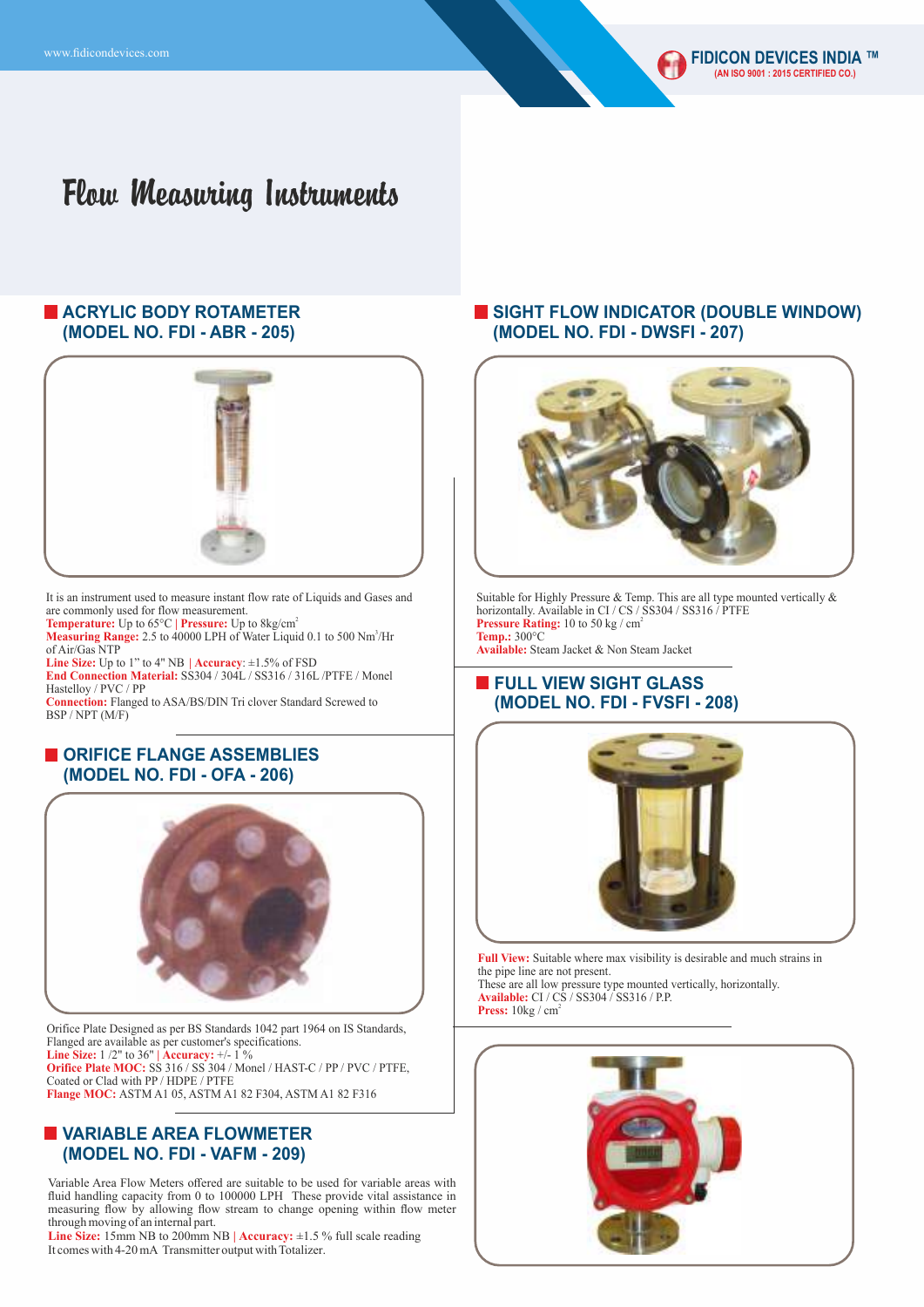### **ELECTRO MAGNETIC FLOW METER (MODEL NO. FDI - EMF - 210)**



The Electromagnetic Flow Meter accurately measures the flow rate of any conducting liquid or slurry that is flowing in closed pipes. It is obstruction less and hence offers no pressure drop in the process. **Line Size:** 1" to 18" **| Flow Range:** 0.3 to 100 m/s LPS **| Accuracy (%):** 0.5

Max Pressure: 10 kg cm<sup>2</sup>

## **TURBINE FLOMETER (MODEL NO. FDI - TF - 217)**



Turbine flow meters are designed for the volumetric measurements of fluids. The meters are rugged, reliable & precise instruments suitable for all Industrial Chemicals, Fuels etc. The basic meter consists of a freely suspended bladed rotor positioned axially in the flow stream with the flowing fluid pushing against the blades.



## **VORTEX FLOWMETER (MODEL NO. FDI - VF- 216)**



Being a quality conscious entity, we are committed in providing the best quality Vortex Flow Meter. It measures both conducting and non-conducting liquids as well as all industrial gases such as saturated steam and superheated steam, compressed air and nitrogen, liquefied gas and flue gas.

## **MASS FLOMETER (MODEL NO. FDI - MF - 218)**



Mass Flow Measurement is always been a relative concept. Flow is dynamic. The concept of flow comes with the factors like Pressure, temperature, Density, Viscosity, presence of various impurities in it etc. All these factors affect the measurement of the flow.

## **Y - TYPE STRAINER (MODEL NO. FDI - YTS - 211)**

We offer Y Type Strainer, which are used removing foreign particles from liquids, gas or steam lines. Known for their high performance and longer service life, our Y type strainer are a perfect solution to serve the requirements of various industries. **Size Range:** 25mm to 600mm **Pressure Rating:** Class 150, 300, 600, 1500

**Body Materials:** WCB, CF 8, CF8M, Alloy 20, Cast Iron **Trim Material:** 40/60 (Mesh), SS304 / SS316, and Brass

**End Connection:** Flanged as per ASNI B 16.5 Butt Welded as per ANSI B 16.25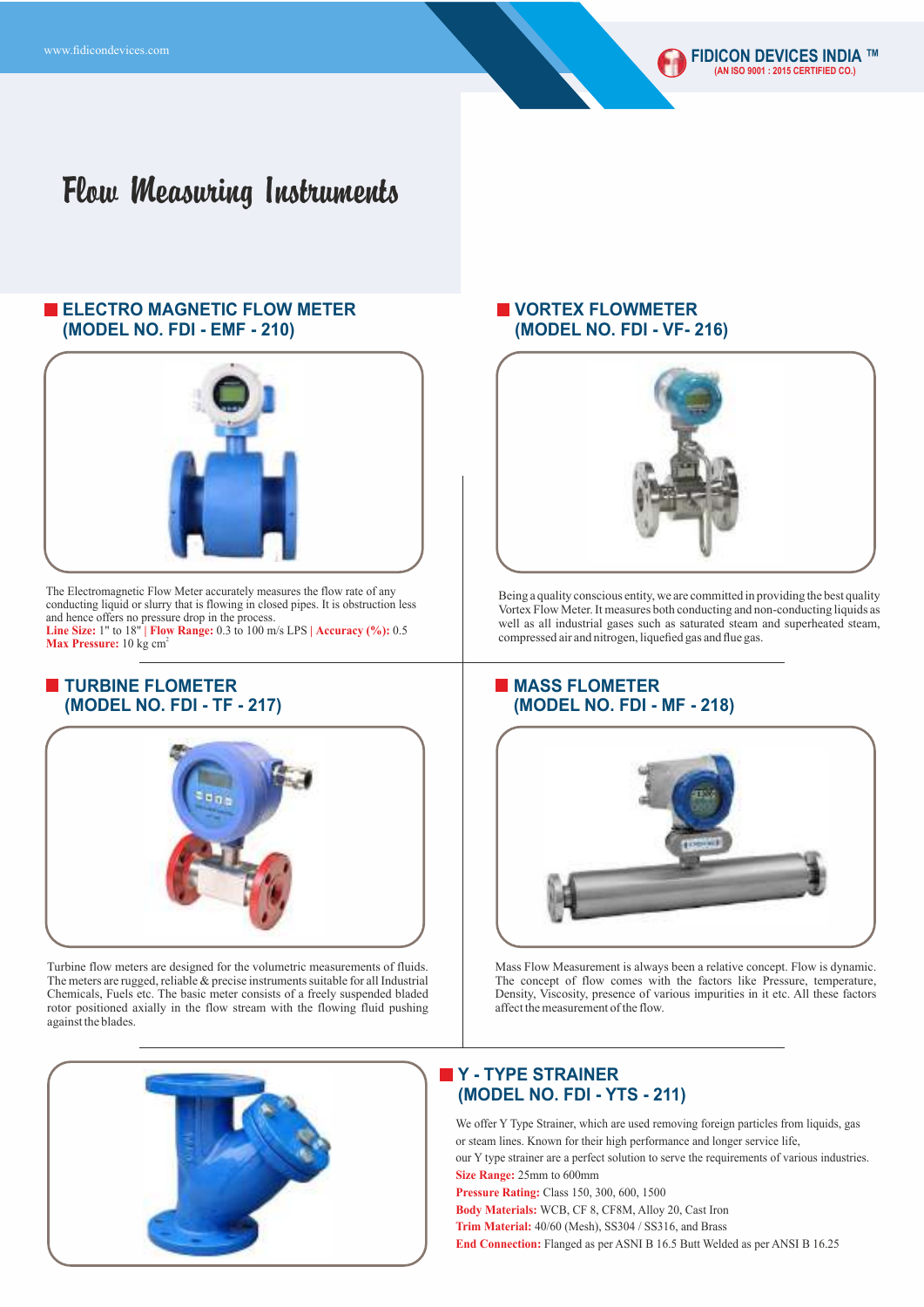## **CONICAL TYPE STRAINER (MODEL NO. FDI - CTS - 212)**



We are manufacturing and supplying a comprehensive array of Conical Strainer to our precious clients. In order to meet clients specific requirements, the provided strainer is manufactured under the stern observation our dedicated professionals using premium quality basic materials with the help of advanced techniques. The offered strainer is extensively used in pharmaceuticals industry, chemical and petrochemical plants to strain various chemicals. Moreover, our clients can avail this Conical Strainer in different sizes at cost effective price from us.

### **BASKET TYPE STRAINER (MODEL NO. FDI - BTS - 213)**



Supported ourselves with proficient amenities, we are readily indulged in the realm of presenting an inclusive consignment of Basket Type Strainer. These products are available at very budget friendly rates. **Design Std.:** ASME 16.34 / ASME Section Viii **Pressure Testing:** API 598 **Flange Drilling:** ANSI B16.5 / BS 10 Table / DIN / IS 6392 **Pressure Rating:** 125#, 150#, 300#, 600#, 900# **Size Range:** 25NB to 600NB

## **T - TYPE STRAINER (MODEL NO. FDI - TTS - 214)**



We are offering T Strainer. They are recommended where there are limitations of space to accommodate basket type strainers. T type strainers with butt-weld ends can be directly welded to piping.

**Material of Construction:** CS/CI/SS304/SS 316/216 WCB As per customer's request

**Connection:** Weldable End / Flanged End **Size Screwed:** 50 NB - 600 NB **Other Size:** As per customer's request

#### **DUPLEX TYPE STRAINER (MODEL NO. FDI - DTS - 215)**



We are one of the leading manufacturers and exporters of high quality DUPLEX TYPE STRAINER. These filters are manufactured using very high quality raw material procured from the most reliable vendors of the industry.

**Material:** CI / SS304 / SS316 Pressure Rating: 0 to 50 kg/cm<sup>2</sup> **Flow Rate:** Min 150 to 1000 lpm **Efficiency:** 99% Temperature: 0 to 400<sup>°</sup>C **Size:** 1 to 24 inch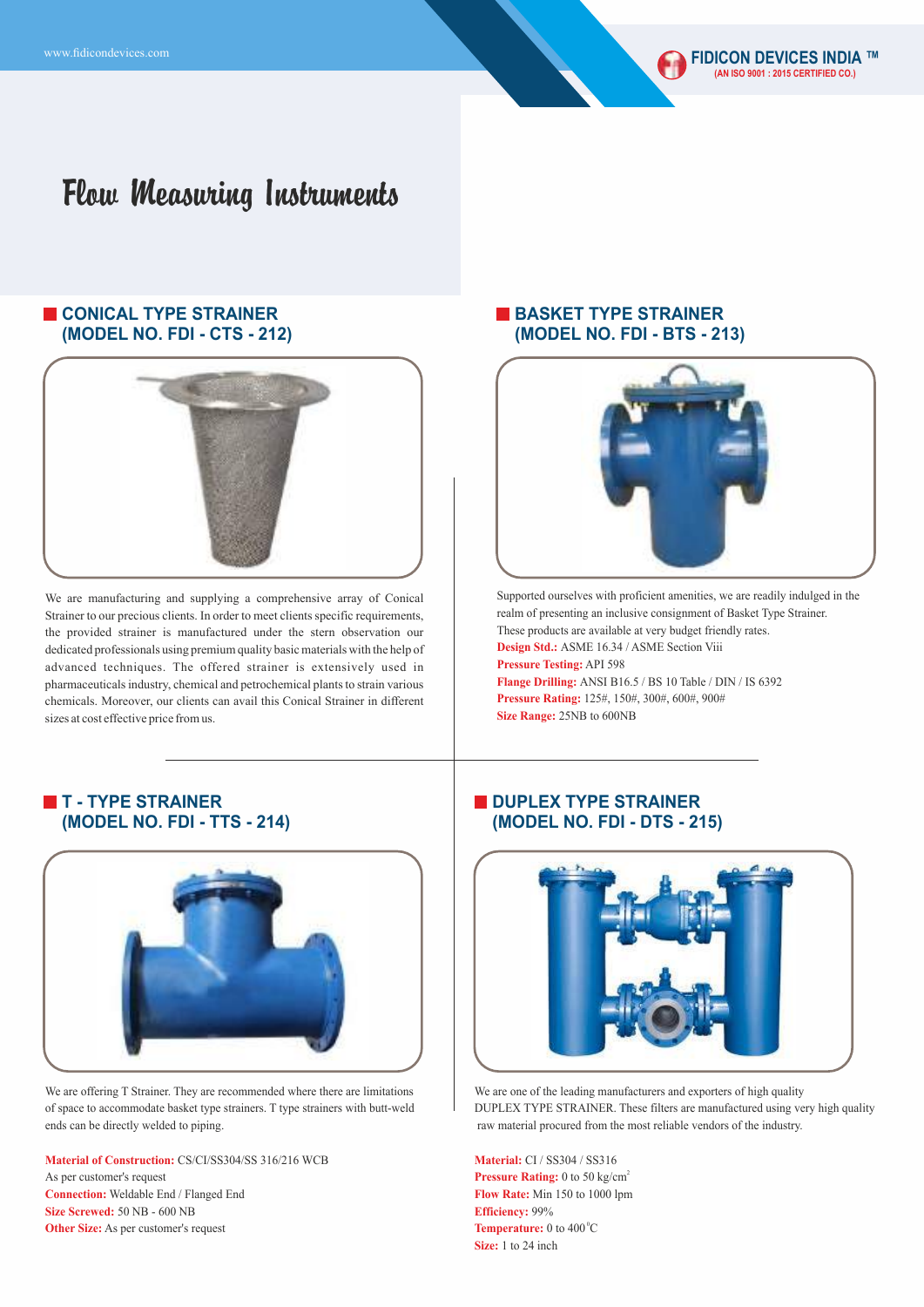## Level Measuring Instruments

### **SIDE MOUNTED HEAVY DUTY TUBULAR LEVEL INDICATOR (MODEL NO. FDI - SMTLG - 301)**



Tubular level gauge directly indicates liquid level in atmospheric or pressurised tanks. It is a simple and reliable device mounted parallel along the side of tank. **Material of Wetted Part:** C.S. / S.S.304 / S.S.316 / PP / PVC / Rubber Teflon Lined **Line Size:** 15mm NB to 100mm NB **Glass Tube:** Heavy wall borosilicate glass 19mm **Pressure rating:** 10kg/cm **| Range:** 0-3.5 meter Scale: M/C engraved on beceklite, acrylic, & SS sheet graduate in cm **Features:** Isolation Valves of CS / SS 304 / PP / PTFE

#### **FLOAT AND BOARD TYPE LEVEL INDICATOR (MODEL NO. FDI - FBLI - 401)**



Suitable for measurement of liquid level in over ground /overhead storage tanks. Usually consists of float, dust proof pulley housing, pointer cradle with nylon & 150 mm wide aluminium scale with screen printed marking. **Float:** C.S. / S.S.304 / S.S.316 / PP / PVC / Teflon lined **Housing:** Aluminium / PP etc. **| Range:** 0-20 meter **Wire Housing: C.S. / S.S.304 / S.S.316 / PP / PVC / Teflon / Nylon Pulley:** Aluminium / PP/ Nylon / S.S. 316 / PTFE / Glass



### **REFLEX LEVEL GAUGE (FDI-RLG-302) IBR & NIBR**



Suitable for high temp & press application & corrosive, colour less liquid under critical conditions.

**Liquid Chamber:** C.S. / S.S.304 / S.S.316 **| Cover Plate:** C.S / MS / SS **End fittings:** CS / S.S.304 / S.S.316 / PTFE **| Nut Bolts:** Alloy Steel **Glass:** Toughened Borosilicate **| Packing:** Neoprene / Caf / Teflon **Valve body:** S.S. 304 / S.S.316 **| Pressure Rating:** 75kg / cm **| Temp:** 300° C **Range:** 0-3.5 meter

#### **FLOAT & BOARD TYPE MAGNETIC LEVEL INDICATOR (VAPP. Seal Type) (MODEL NO. FDI - MVSTL - 402)**



Magnetic vapour sealing type suitable for reaching liquids like HCL / HNO /  $NH<sub>4</sub>OH$  & other liquids were absolute vapour tightness is required. **Float:** C.S. / S.S.304 / S.S.316 / PP / PVC / Teflon lined **Housing:** Aluminium / PP etc. **Wire Housing:** C.S. / S.S.304 / S.S.316 / PP / PVC / Teflon **Pulley:** 20 kg/cm<sup>2</sup> / 200°C **| Range:** 0-10 meter **Temp rating & Pressuring:** Aluminium / PP Nylon/S.S.316 / PTFE & Glass

#### **SIDE MOUNTED MAGNETIC LEVEL INDICATOR (MODEL NO. FDI-SMLI-501)**

Suitable for continuous level indication of fuming liquid which attacks glass very corrosive and hazardous liquid S.S. Float with is equipped which alnico magnet move up and down along with the level increase of decrease. The float magnet movements is magnetically coupled to the follower outside chamber which is enclosed in a glass tube.

**Material of wetted part:** C.S. /S.S.304/ S.S.316 / PP/PVC/Teflon **Material of float:** C.S. /S.S.304/S.S.316/PP/PVC/ Teflon lined <sup>2</sup> **Range:** 0-5 meters **| Pressure rating:** 40kg/cm

**Scale:** M/C engraved on backelite anodised aluminium sheet graduated in cm. Features: Low & High Level Alarms 4-20mA transmitter Digital Indicator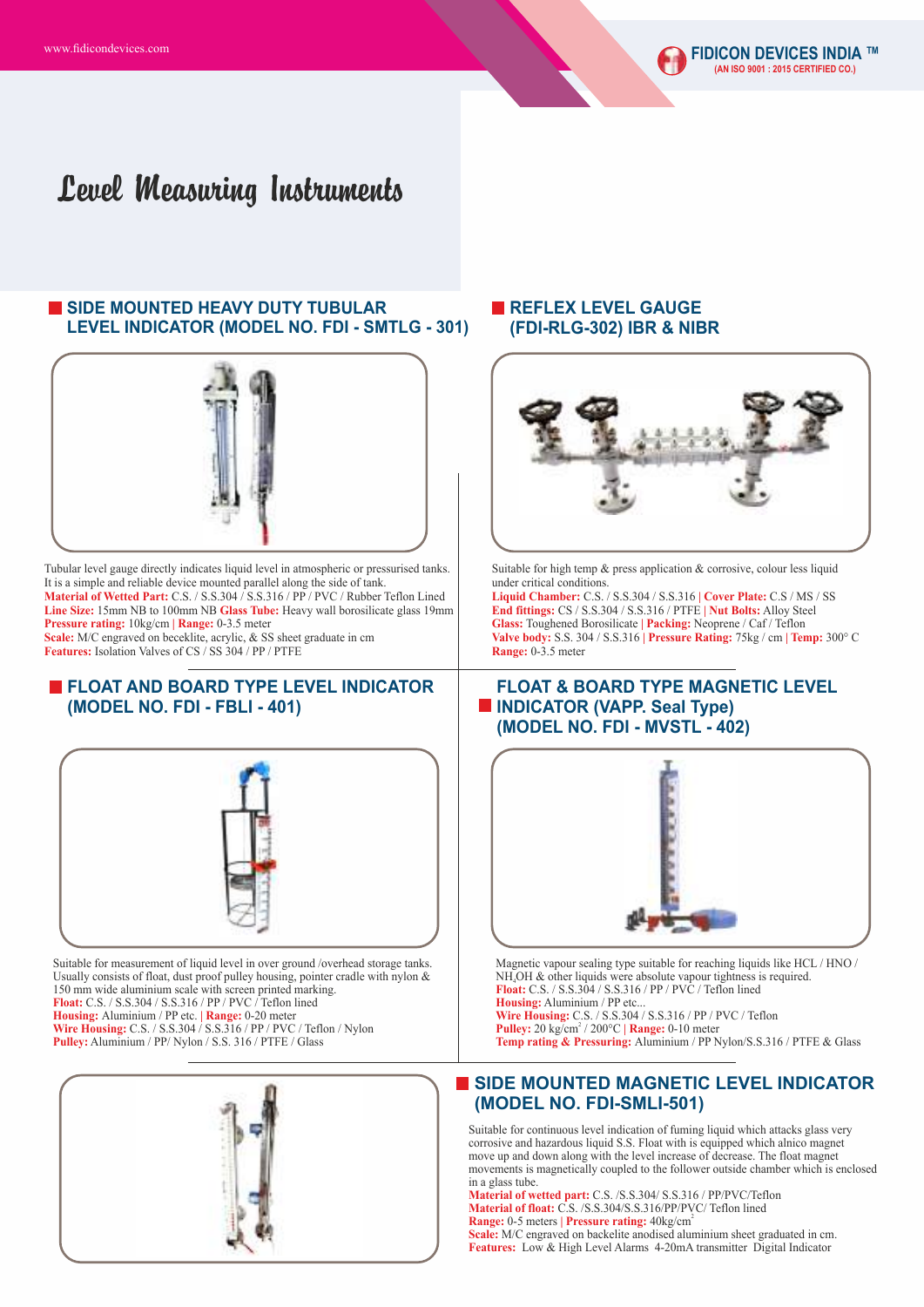## Level Measuring Instruments

### **TOP MOUNTED LEVEL INDICATOR (DIRECT INDICATION) (MODEL NO. FDI-TML-502)**



Suitable for continuous level indicator of horizontal, underground tank, containing very hazardous & corrosive liquid in nature. **Material of wetted part:** C.S. /S.S.304/S.S.316/PP/PVC **Material of float:** C.S. / S.S.304 / S.S.316 /PP/PVC Teflon Nylon <sup>2</sup> **Range:** 0-4 meters **| Pressure Rating:** 20 kg/cm **Temp rating:** 350° C for Teflon or 60° C for PP

#### **DISPLACER LEVEL SWITCH (MODEL NO. FDI - DLS - 603)**



With sincere intentions to preserve and uplift our reputation in the market, we bring forth a distinguished assortment of Displacer Level Switch.

These switches are the most versatile for level control and have advantages over float type switches in the control of agitated liquids paints-varnishes & heavy oil and foaming liquids.

We manufacture these level switches by using premium quality raw material that we sourced from the well-known vendors of the market and sophisticated technology. We also provide the installation service of this product.

As the liquid level rises it applies a buoyant force on the coupler in proportion to displaced liquid. It releases the spring  $\&$  moves the actuator in the magnetic field to actuate the switch. As the liquid level falls spring gets its normal position & the switch releases.



#### **TOP MOUNTED MAGNETIC LEVEL INDICATOR (MODEL NO. FDI-TMML-503)**



Simple principle of mechanics & magnetism harnessed to offer an absolutely safe, reliable & trust worthy level indicator for dangerous & toxic liquids under high pressure & temperature. As the liquid level rises in the tank, the float is lifted up due to buoyancy.

**Liquids:** Acids/Alkalis/Solvents/Oils/Lubricants/Liquid Gases Stored in Underground or Over Ground Tanks **| Density / Sp. Gravity:** Minimum 0.6 **Temperature:** Up to 350° C **| Tank Height (Range):** Up to 3500 mm **Material of Wetted Parts:** MS/CS/SS304/304L/316/316L PTFE Lined SS/PVC/PP **Connection:** Flanged to ASA/BS/DIN/ Tri clover **| Viscosity:** Up to 250 cp **Pressure:** Up to 20 Kg/cm²

Minimum Nozzle size required 4" NB for Liquids Below 0.8 Density

#### **CAPACITANCE LEVEL INDICATOR SWITCH & TRANSMITTER (MODEL NO. FDI-CLT-504)**



Capacitance Level Indicator, Switch and Transmitter is ideally suitable for level having a stable dielectric constant. The performance of these instruments is not affected by the properties of the liquid such as conductivity, corrosiveness and viscosity

**Tank Height Range:** 0 to 10 mtrs. (depending upon probe) **| Output:** 4-20 Ma **Temperature:** Up to  $350^{\circ}$ C | **Pressure:** Up to 40 Kg / cm<sup>2</sup> **Connection:** Flanged to ASA/BS DIN/Screwed BSP/NPT **Probe Material** SS 304 / 304L / SS316 / 316L / PTFE / Lined / PTFE Lined

#### **TOP MOUNTED MAGNETIC LEVEL SWITCH (MODEL NO. FDI -TMLW - 505)**

Suitable for automatic operation of pumps gives change over contact at predetermined level step less adjustment of switching point entire range without interrupting to process. Switching contact arthritically sealed in glass hence safe and totally protecting them from surroundings. **Wetted Parts:** SS 304/S.S.316/PP/PVC

**Casing:** Weather proof/Flame proof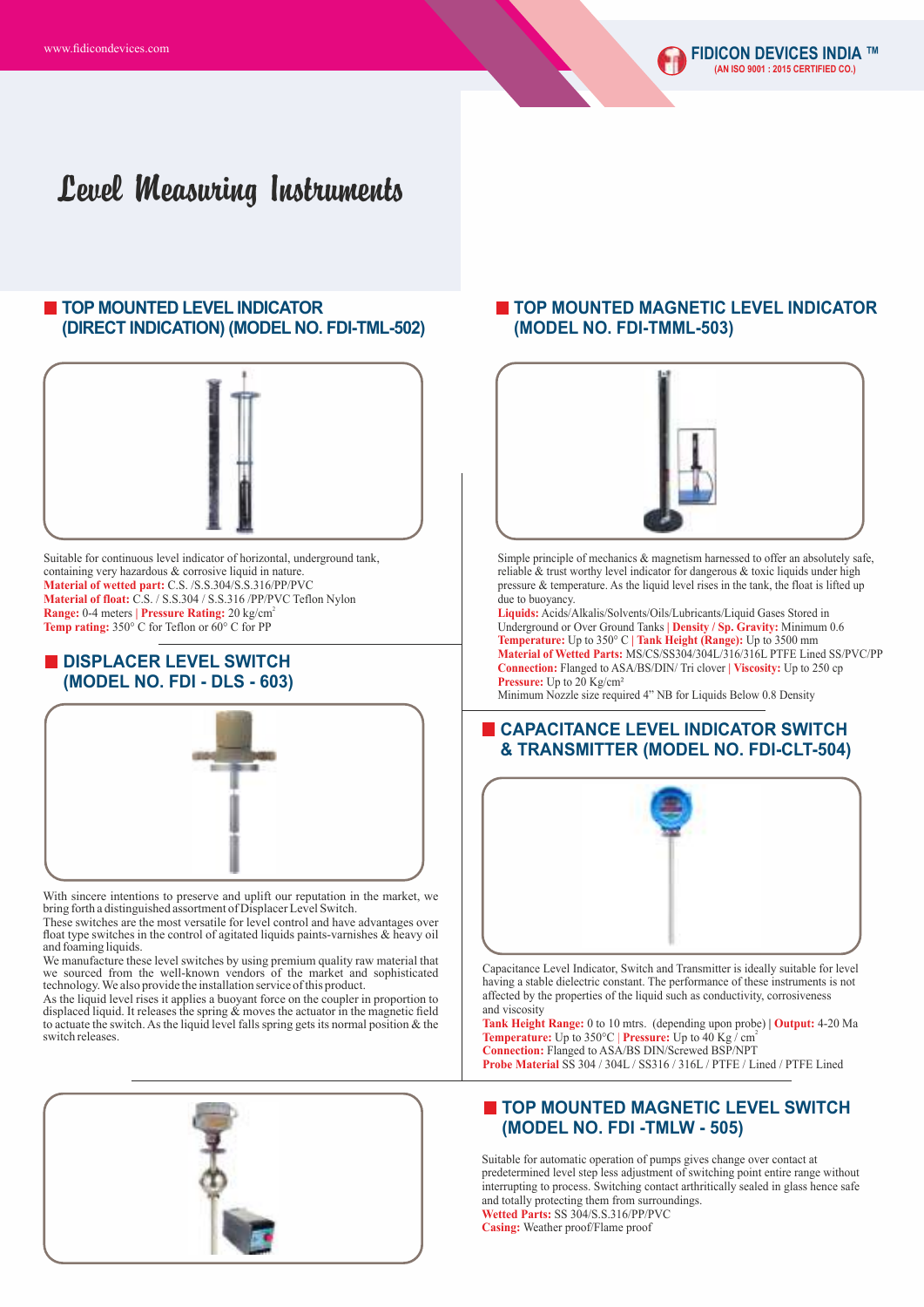## Level Measuring Instruments

## **SIDE MOUNTED MAGNETIC LEVEL SWITCH (MODEL NO. FDI - SMMLW - 506)**



Mounted on side of nozzle of the tanks, float position changes with the level which in turns with the help of magnetic coupling changes the switch contacts. Used for: Automatic pump control High & low level signals Safety interlock circuits **| Available:** Material of wetted parts SS304 / SS316 / PP Teflon lined, Weather proof / Flame proof enclosures.

#### **SIDE MOUNTED MAGNETIC LEVEL INDICATOR WITH TRANSMITTER (MODEL NO. FDI - SMMLIT - 303)**



With the help of dexterous team, we are capable to present a wide series of Side Mounted Magnetic Level Indicator, which is known in the market for their longer operational life.

**Material of wetted part:** C.S. /S.S.304/S.S.316/PP/PVC

**Material of float:**C.S. / S.S.304 / S.S.316 /PP/PVC /Teflon /Nylon

**Range:** 0-4 meters

Pressure Rating: 20 kg/cm<sup>2</sup>

**Temp rating:** 350° C for Teflon or 60° C for PP **Output:** 4 to 20 Ma



## **FORK TYPE LEVEL SWITCH (MODEL NO. FDI - FLW - 507)**



We are an acclaimed entity, engaged in offering a wide range of Fork Level Switch. Switch provided by us is extensively used in building, cement, food dairy, plastic, timber, chemical and mining industries. Clients can avail this level switch from us at reasonable rates.

## **TOP MOUNTED MAGNETIC LEVEL INDICATOR WITH TRANSMITTER (MODEL NO. FDI - TMMLIT - 508)**



Our Company Has Gained Immense Accolades in the Field of Offering Top Mounted Magnetic Level Indicator to the Clients. Magnetic Level Indicator is widely known among customers, Owing to Excellent Quality and Premium Strength. Offered Range is Precisely Manufactured by Experienced Professionals Making Use of the Optimum Quality Raw Material and Contemporary Technology.Magnetic Level Gauge Provides Clear, High Clarity Indication of Liquid Level.

**Material of wetted part** C.S. /S.S.304/S.S.316/PP/PVC **Material of float:** C.S. / S.S.304 / S.S.316 /PP/PVC /Teflon /Nylon <sup>2</sup> **Range:** 0-4 meters **| Pressure Rating:** 20 kg/cm **Temp rating:** 350° C for Teflon or 60° C for PP **| Output:** 4 to 20 Ma

#### **REFLEX LEVEL GAUGE TRANSPARENT TYPE (FDI-RILT-403) IBR & NIBR**

We offer Reflex Level Gauges/transparent level gauges, which finds application in diverse industries. These are of competitive prices and can be customized as per the requirement of our customers.

**Liquid Chamber:** C.S. / S.S.304 / S.S.316 **| Cover Plate:** C.S / MS / SS **End fittings:** CS / S.S.304 / S.S.316 / PTFE **Nut Bolts:** Alloy Steel | **Glass:** Toughened Borosilicate Packing: Neoprene / Caf / Teflon <sup>2</sup> **Valve body:** S.S. 304 / S.S.316 **| Pressure Rating:** 75kg / cm **Temp:** 300° C **| Range:** 0-3.5 meter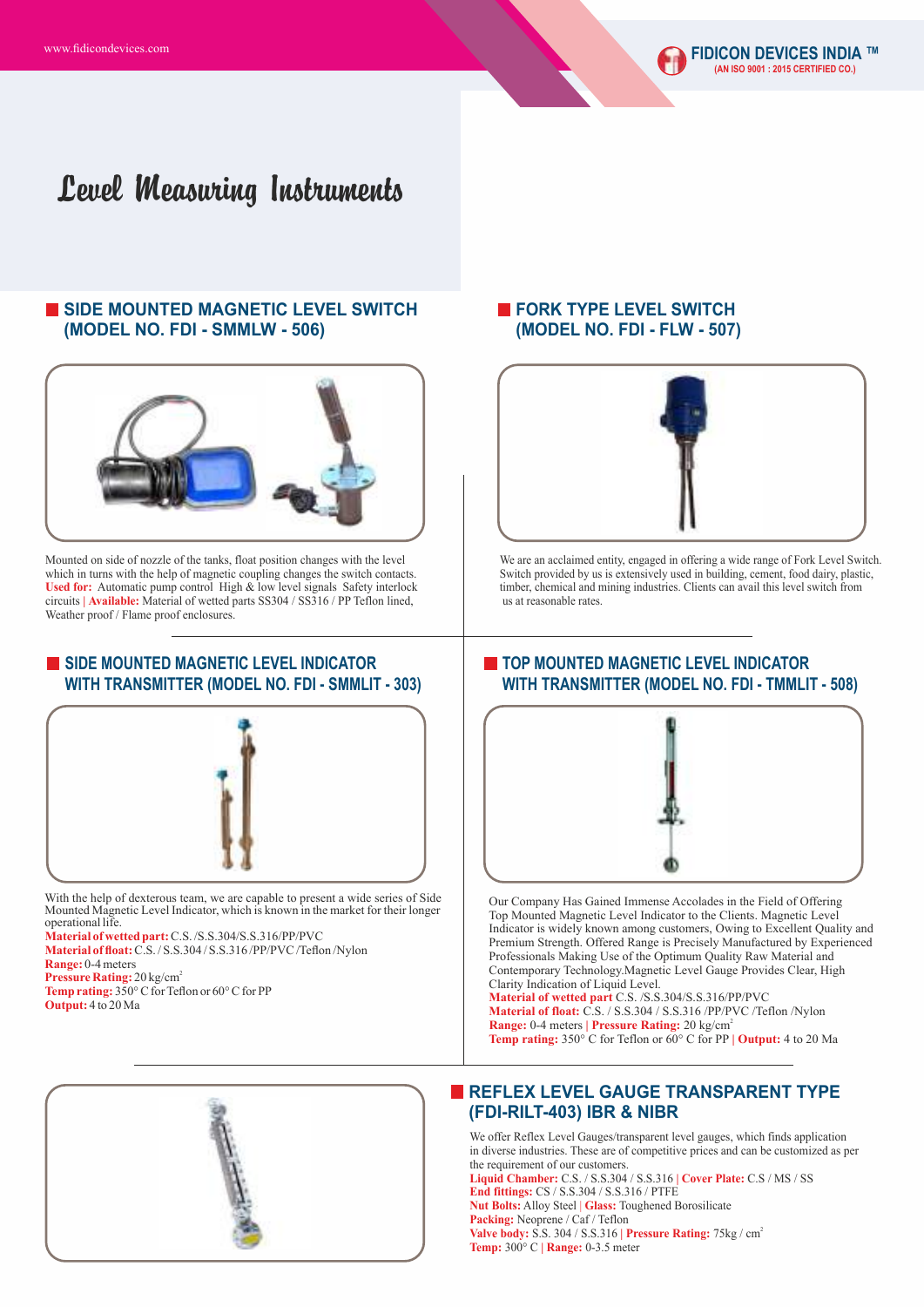# Pressure Measuring *Instruments*

#### **INCLINED TUBE MANOMETER (MODEL NO. FDI - ITL - 901)**



Inclined Tube Manometer utilise expanded scales for usual sensitivity for fast easy reading of low pressures. We are one of the leading manufacturer of Inclined Tube Manometer, supplier of Inclined Tube Manometer, exporter of Inclined Tube Manometer in Gujarat, India. Draft for small differential pressure. **Inclined Tube Manometers Range:** 

Between 5-1500 mm WC/HG with least count of 0.1 & 0.5 WC/HG

#### **SINGLE LIMB MANOMETER (MODEL NO. FDI - SLM - 903)**



Single Limb Manometer well type direct reading Manometer for the precision measurement of pressure vacuum differential pressure flow and liquid level measurement. Manufacturer & supplier of Single Limb Manometer in Gujarat, India. Single limb manometers are available in wall mounted and stand mounted with level adjustment screws.

## **ABSOLUTE MANOMETER (FDI-MG-905)**



## **U-TUBE MANOMETER (MODEL NO. FDI - UTM - 902)**



U-Tube Manometer primary standard manometer used for precision measurement of pressure. Vacuum, differential pressure and flow measurement in plants and labs were certain accuracy is required. **U Tube Manometer Range:**  Between 0 to 4000 mm WC/HG

### **MACLEOD GAUGE MANOMETER (MODEL NO. FDI - MG - 904)**



Macleod Gauges are Suitable for measurement of pressure in the range of 10 mm to  $10^{-2}$  mm or  $10^{-3}$  mm of Hg. This convenient gauge is a modification of Macleod Gauge. This gauge eliminates the use of a movable reservoir of mercury, and also requires only about 12 cc of mercury for filling. The total size of this gauge is about 9" X 6". We are one of the leading manufacturer of Macleod Gauges, supplier of Macleod Gauges, exporter of Macleod Gauges in Gujarat, India.

A Manometer is a Pressure Measuring instrument usually limited to measuring pressure near to atmosphere commonly used Liquids in Manometer are Water and Mercury. We are counted among the well-reputed firm for providing Mano Meter to our esteemed patrons. Customers can easily get them from us in varied specifications at nominal prices.

Our prime motive is to serve the customers in the best possible manner by offering excellent quality Absolute Manometer. The provided manometer is manufactured by making use of high grade raw materials and employing innovative technologies. This manometer is used for leakage testing of sealed systems as they are not affected by the changes in air pressure and therefore ensures error free readings. Further, the offered Absolute Manometer is easily accessed by our respected clients at market-competitive price range.

**Features:** Immaculate, finish Light weight, Durability Accurate readings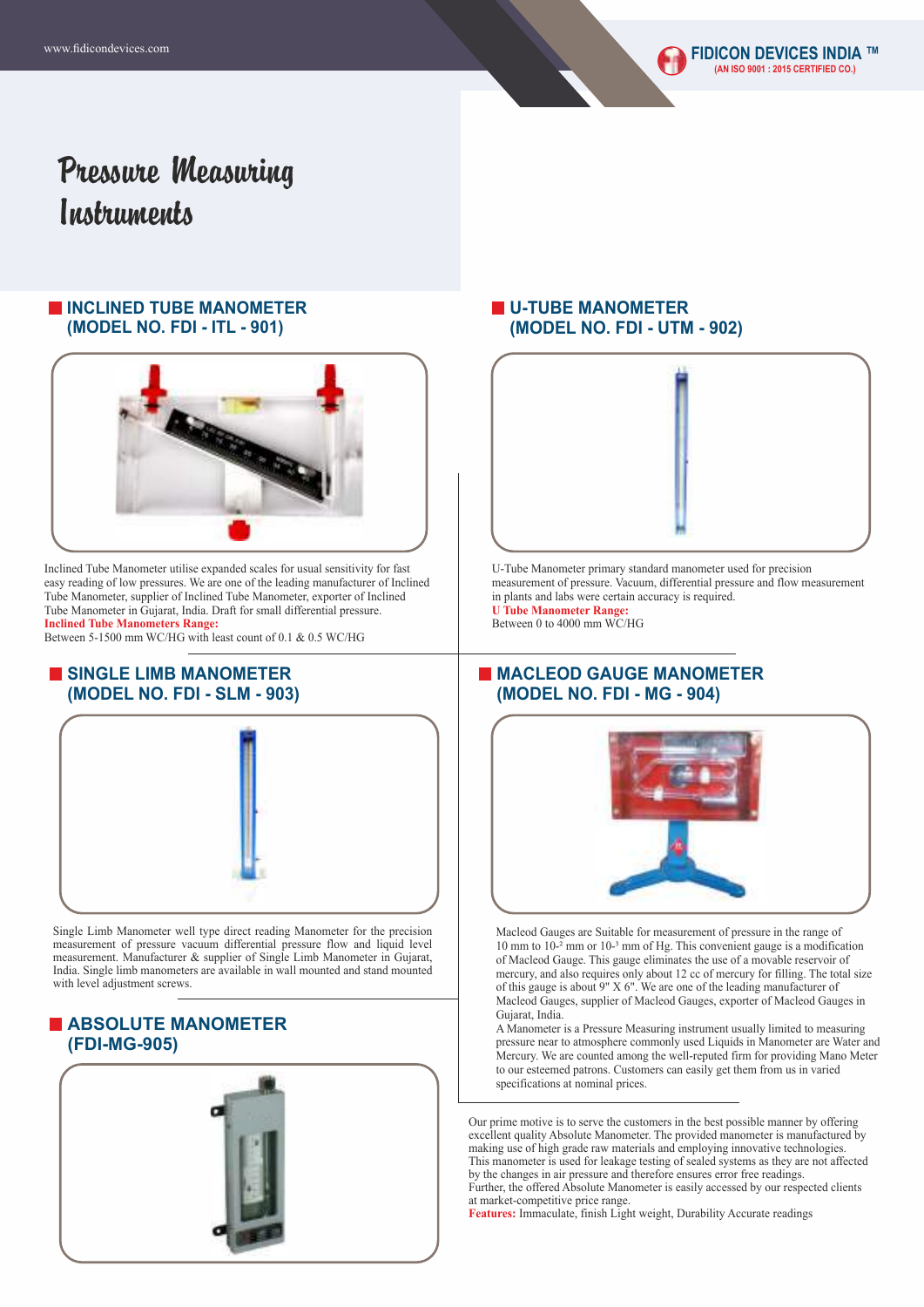### **FLAME ARRESTER (MODEL NO. FDI-FA-707)**



AFlame Arrestor is a device which allows gas to pass through it but stops a flame in order to prevent a larger fire or explosion. There is an enormous variety of situations in which flame arrestor are applied. Anyone involved in selecting flame arrestors needs to understand how these products work and their performance limitations.

Flame arrestors are used in many industries like Refining, pharmaceutical, chemical, petrochemical, pulp & paper, oil exploration & production and bulk liquid transportation.

**Material of Construction:** Aluminium, carbon steel, SS304, SS316, Hastelloy, PTFE **| Size:** 1" to 24"

#### **BREATHER VALVE CUM FLAME ARRESTER (MODEL NO. FDI-BVFA-708-707)**



FIDICON Flame Arrestor cum breather valve allows a storage tank with flammable liquids or solvents to breathe, thus maintaining a safe internal working pressure while protecting against fire and explosion from outside ignition sources.

**Size:** 1" to 24" **Material of Construction:** Aluminium, carbon steel, SS304, SS316, Hastelloy, PTFE

**Set Pressure:**  $50$ mm H<sub>2</sub>O to  $2000$ mm H<sub>2</sub>O

#### **BREATHER VALVE (PRESSURE & VACUUM RELIEF VALVE) (MODEL NO. FDI-BV-708)**



We are engaged in manufacturing a wide range of Breather Valve. The breather valves are extensively used for automatic venting and for conservation of losses due to evaporation. Moreover, these offered valves are widely appreciated for their rugged construction and easy installation.

Pressure & vacuum relief valve is designed not only for product vapour conservation but also to allow tank breathing. The pressure and vacuum functions are combined in one fitting which is available in 2"-24" (50mm - 600mm) sizes.

**Material of Construction:** Aluminium, carbon steel, SS304, SS316, Hastelloy, PTFE **| Size:** 1" to 24"

### **BREATHER VALVE FLAME ARRESTER (INBUILT TYPE) (MODEL NO. FDI-BVFA-717)**



FIDICON Flame Arrestor cum breather valve allows a storage tank with flammable liquids or solvents to breathe, thus maintaining a safe internal working pressure while protecting against fire and explosion from outside ignition sources.

**Material of Construction:** Aluminium, carbon steel, SS304, SS316, Hastelloy, PTFE **Size:** 1" to 24"

**Set Pressure:**  $50$ mm H<sub>2</sub>O to 2000mm H<sub>2</sub>O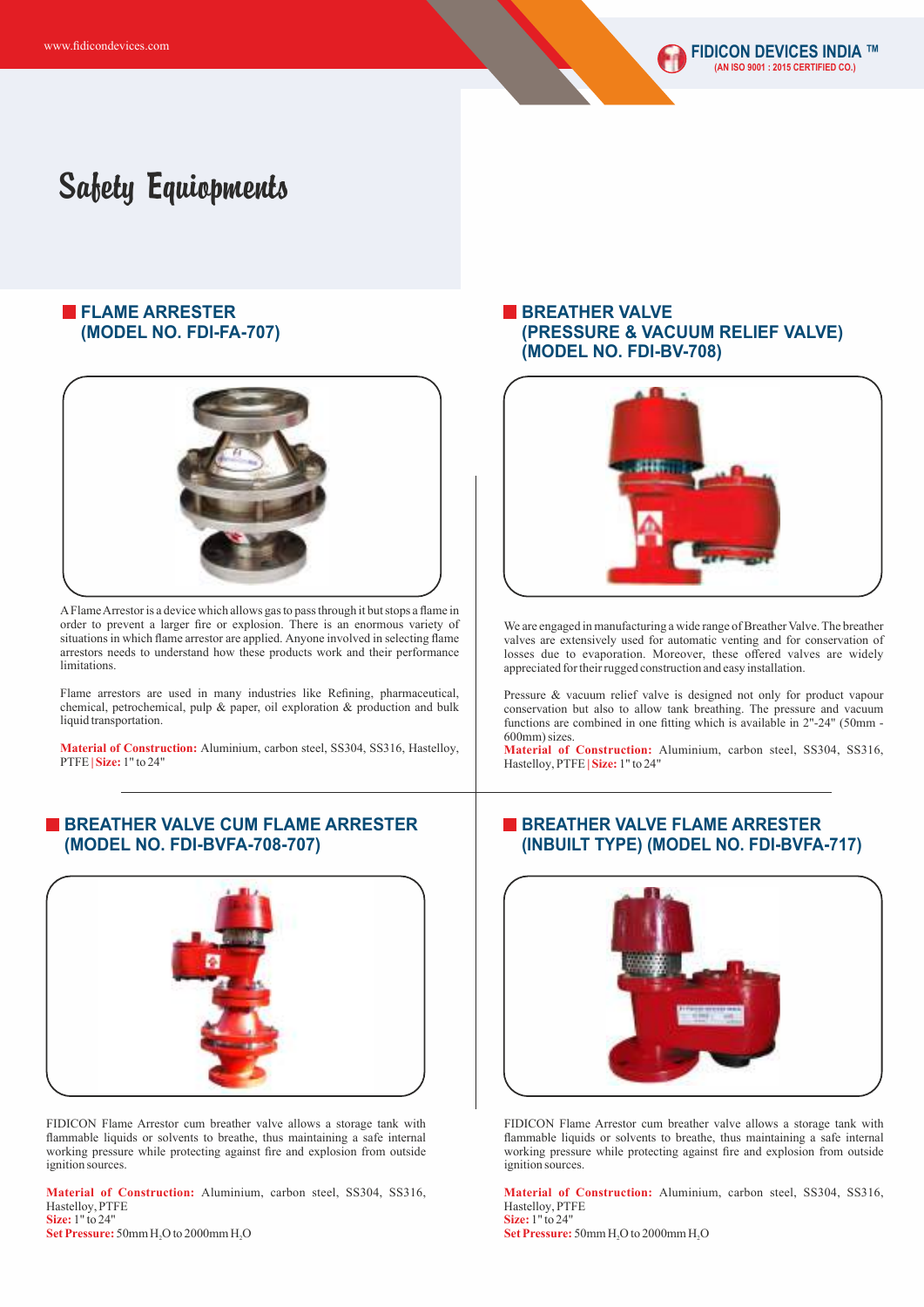#### **PRESSURE REDUCING VALVES (MODEL NO. FDI/PRV/704)**



**Size Available:** 1" To 4" (25 NB to 100 NB) **MOC:** SS 304, SS 316, SS 316L, CS, PTFE & HASTEALLOY <sup>3</sup> **Widely Used For:** 2.5 to 40000 LPH of Water Liquid 0.1 to 300 Nm **Design:** Self Regulating Pilot Operated **| End Connection:** Screwed Flanged End **Pressure Rating ASA:** 150#, 300# etc. **| Temp:** 300º C

### **SAFETY RELIEF VALVE (MODEL NO. FDI/SRV/703)**



**Size Available:** 1" To 12" (25 NB to 300 NB) **MOC:** SS 304, SS 316, SS 316L, CS, PTFE & HASTELLOY Bonnet: Open Or Closed Pressure: 1 Kg/cm<sup>2</sup> To 40 Kg/cm<sup>2</sup> Temp: 426°C **Widely Used For:** Steam Boilers, Steam Services, Compressor, Receiver, Burners, Dryers and Other Piping System and Many **Design:** Self Actuating, Full Lift Spring Loaded **| Discharge:**Angle

#### **FLAME ARRESTOR (IN OF LINE – DEFLAGRATION TYPE) (MODEL NO. FDI - FA - 710)**



In offline flame arrestor designed to stop the propagation of confirmed low pressure deflagrations. it is used for end of line and near end of line application when the system operating pressure is near atmospheric levels and when there is minimal probability of a flame stabilizing on the flame arrestor element for an extended period.

Fidicon offers a wide variety of arrestor products with maximum flow to pressure drop characteristics. Our portfolio includes in-line, free vent, high pressure deflagration and detonation flame arrestors. Fidicon's flame arrestors use spiral wound, crimped-metal ribbon flame cell elements to inhibit flame propagation by absorbing and dissipating heat, and are designed to provide maximum flow with a minimum amount of pressure drop across the element. Flame arrestor sizes range from 1/2 inch up to 16 inches.

**Material of Construction:** Aluminium, carbon steel, SS304, SS316, Hastelloy, PTFE **| Size:** 1" to 24"

### **FLAME ARRESTOR (END OF LINE - FREE VENT TYPE) (MODEL NO. FDI - FA - 706)**



End offline flame arrestor used in petroleum storage tank vents. Application is in preventing fire in the atmosphere from entering an enclosure. End off line flame arrestors prevent fire from igniting an explosive atmosphere such as in a refinery. Flame arrestors may be installed in furnace air inlets & exhaust stacks. **Usage and applications of flame arrester:**

(1) To stop the spread of an open fire

(2) To limit the spread of an explosive event that has occurred

(3) To protect potentially explosive mixtures from igniting

(4) To confine fire within an enclosed, controlled, or regulated location

**Material of Construction:** Aluminium, carbon steel, SS304, SS316, Hastelloy, PTFE **| Size:** 1" to 24"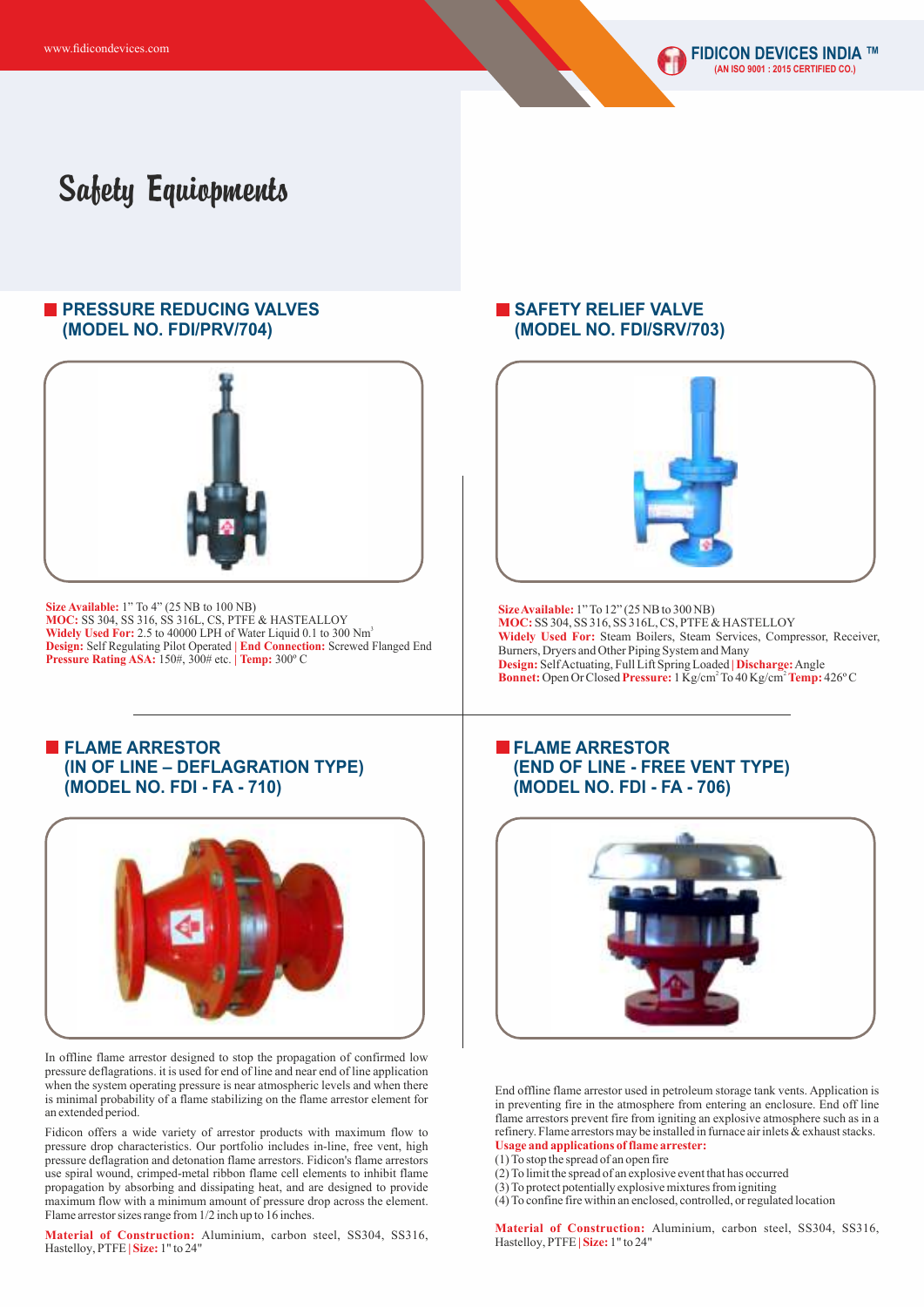

#### **BACK PRESSURE REDUCING VALVE (MODEL NO. FDI - BPRV - 705)**



Our organization is engaged in manufacturing and supplying a wide range of Pressure Reducing Valve. These products are demanded widely in various industries and are appreciated for their durability, reliability and optimum performance. Ideal for use in field regulator applications, high pressure industrial air or gases and various other areas, this range is stringently tested on various parameters of quality by our skilled personnel.

#### **Specifications of Back Pressure Relief Valve Material:** Alloy **Positive Pressure: 280~2000mm H<sub>,</sub>O**

0 **Size:** 15-200mm | **Steam temperature:** 0-285 C

#### **EMERGENCY RELIEF VALVE (MODEL NO. FDI - ERV - 701)**



We have in store a commendable assortment of Emergency Relief Valves, which is precision made under the surveillance of our assiduous and enthusiastic professionals in tandem with the industry.

Moreover, these experts make use of advanced machinery and production tools to fabricate this range. In addition to this, to meet variegated needs of the clients, we offer these valves in multifarious specifications along with customization options as per their tastes.

**Size:** 1" to 24"



FIDICON Gauge Hatches are used the world over to control evaporation losses and protect tanks against excessive pressure or vacuum.

#### **Features:**

FIDICON Gauge Hatch consist of a hinged and self-closing cover which sets on base. A Cushioned air seat provides a tight seal. The cover is opened by the foot. The Paddle is designed with serrated surface to avoide foot slippage while. Operating FIDICON model permits the use of both hands for gauging or sampling. Removal of foot permit the cover to fall by gravity.

## **FLAME ARRESTOR (DRUM TYPE) (MODEL NO. FDI - FA - 711)**



Drum vent Flame arrestor are safety device designed to extinguish or check the travel of flame in pipelines and ducts and to prevent flame spreading from them into or out of plant and equipment's. Available in sizes from 1/2" to 4 elements are stainless steel with a cast aluminium, carbon steel or stainless steel casing.

Being a well-known manufacturer, exporter and supplier in this domain, we are involved in providing a commendable assortment of Drum vent Flame Arrestor. This arrestor is a safety equipment which prevents flashback of fire into the drums. Highly demanded in the global market, this arrestor is manufactured by deft professionals using quality-tested stainless steel and brass. The offered Drum Flame Arrestor can be purchased from us in bulk at competitive prices.

## **GAUGE HATCH (MODEL NO. FDI-GH-709)**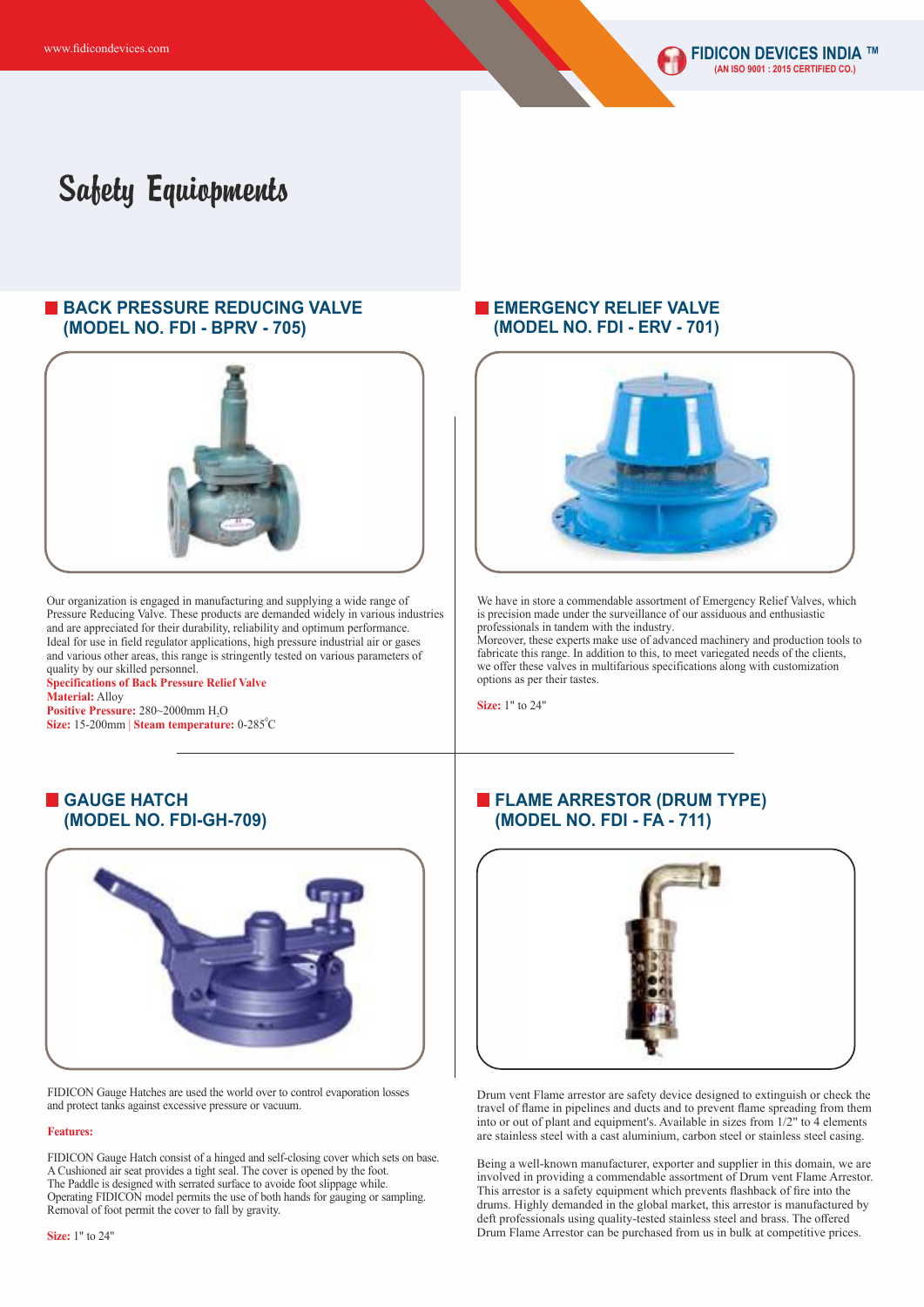#### **BREATHER VALVE (PRESSURE & VACUUM PIPE WAY TYPE) (MODEL NO. FDI-BV-712)**



Breather valves are safety devices required for storage tanks/containers/gas or vapour pipe lines/ reactors etc. having chemicals or any other fluid to be handled carefully. Breather valves with desiccants are used during transportation of sensitive equipment's / goods to protect from pressure differentials due to change in climatic conditions.

We are manufactures Pressure Vacuum Relief Valves (PVRV), Breather Valves, Safety Relief Valves and Vacuum Breaker Valves of wide range to meet the industry requirements. In case of combustible fluids storage the safety valves should be used along with flame arrestors. The valves are available as PRESETwith dead weight setting and adjustable spring-loaded arrangement. **Size:** 1" to 24"

#### **BREATHER VALVE (VACUUM TYPE) (MODEL NO. FDI-BV-714)**



We offer high quality Vacuum Breather Valves which are designed to meet the industry requirements. Used as safety devices for storing tanks, containers, gas or vapour during transportation. These are available with reset dead weight setting and adjustable spring loaded arrangement. **Size:** 1" to 24"



#### **BREATHER VALVE (PRESSURE TYPE) (MODEL NO. FDI - BV - 713)**



Pressure/vacuum relief valves are protection device which are typically mounted on a nozzle opening on the top of a fixed roof atmospheric storage tank. In reality, properly sized opening on the tank roof protects the tank from rupture or imploding.

However, it constantly out breath and in breath and during out breathing cycle it losses the vapours to atmosphere and possesses constant fire hazard. This can be prevented by installation of pressure/vacuum relief valve. Cost of loss of vapours totally outweighs the cost of Breather Valve.

Being a well-established organization, we bring forth an excellent assortment of Pressure and Vacuum Breather Valve.

**Size:** 1" to 24"

## **AIR HEADER (MODEL NO. FDI-AH-715)**



Leveraging on the support of our extensive know-how, we have been able to manufacture, supply and trade finest quality Air Header. Our offered range is designed and engineered from high quality metals and alloys that are obtained from reliable vendors of the market. Engineered as per defined quality regimes, these products are ensured for their perfect usage in multiple application areas. **Features**: Dimensional accuracy, Sturdy construction, Durable

### **PRESSURE REDUCING STATION (MODEL NO. FDI-PRS-716)**

We are well known enterprise engaged in supplying highly viable Pressure Reducing Stations. Our vigilant approach makes us able to source innovative design of these stations that works best for low pressure duty.

We are procuring these valve stations for leading manufacturers and can provide varied models at application specific flow rate, pressure, and temperature ratings at a competitive price.

**Features:**Excellent downstream control, Robot operated control valve, 40:1 turn down ratio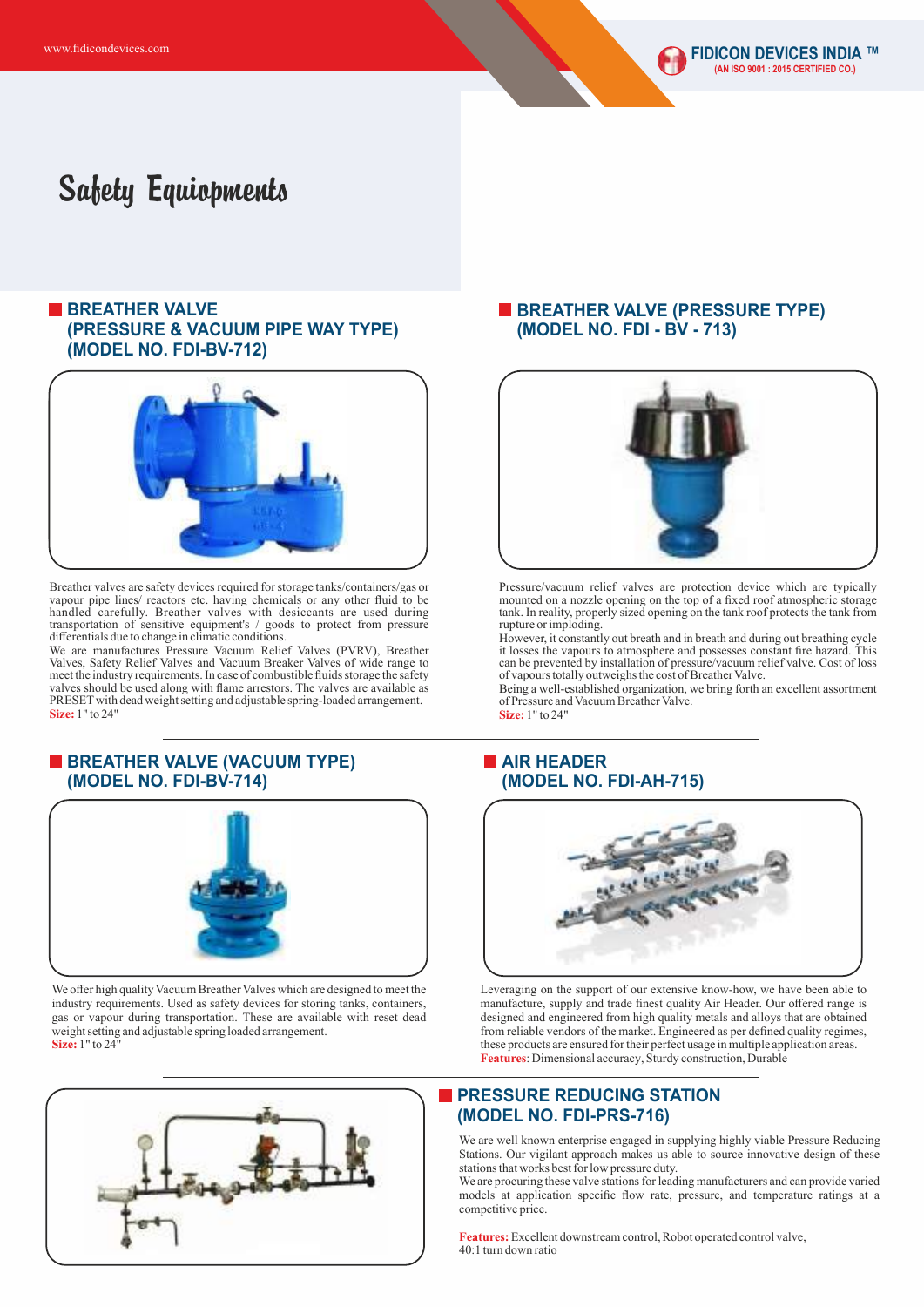# **Our Clientele**

| <b>ADITYA BIRLA GROUP</b>                                              | Cadila<br>Healthcare Limited                | <b>ESSAR</b><br>OIL & GAS         | <b>Glenmark</b><br>A new year for a new world.      | Hindustan Uniteres Limited               |
|------------------------------------------------------------------------|---------------------------------------------|-----------------------------------|-----------------------------------------------------|------------------------------------------|
| Reliance<br><b>Industries Limited</b>                                  | <b>INDOFIL</b><br><b>INDUSTRIES LIMITED</b> | TADILA<br>11M175B                 | Inspired by Science                                 | <b>Pidilite</b>                          |
| Berger                                                                 | R<br><b>RALLIS</b><br>A TATA Enterprise     | SIN                               | <b>Castrol</b>                                      | United Phosphorus Ltd                    |
| <b>ПУОСКНАВОТ</b>                                                      | ZCL CHEMICALS LTD.                          | एनरीपीसी<br>NTPC                  | <b>JINDAL GROUP</b><br><b>Elding Powe Harpindal</b> | OGPC<br>A member of DNeX Group           |
| <b>NPCIL</b>                                                           | औएनजीसी<br>ongc                             | SHIPYARD LIMITED                  | <b>VOLTAS</b><br>A TATA Enterprise                  | <b>WELSPUN</b>                           |
| Odisha<br><b>Power</b><br><b>Generation</b><br><b>OPGC</b> Corporation | vedanta                                     |                                   | torrent<br>POWER                                    | uuui                                     |
| Piramal                                                                | LUPIN                                       | Aventis<br><b>Aventis Pharma</b>  | TEVA PHARMACEUTICALS                                |                                          |
| asianpaints                                                            | HNDUSTAN PETROLEUM CORP. LTD.               | . पावरविद्य<br>पावर कार्य के पावर |                                                     | <b>JOHN DEERE</b>                        |
| एफ.सी.आर.आई.                                                           | इंडियनऑयल<br><b>IndianOil</b>               |                                   | <b>Bharat</b><br><b>Petroleum</b>                   | <b>DCM SHRIRAM</b><br>Growing with trust |